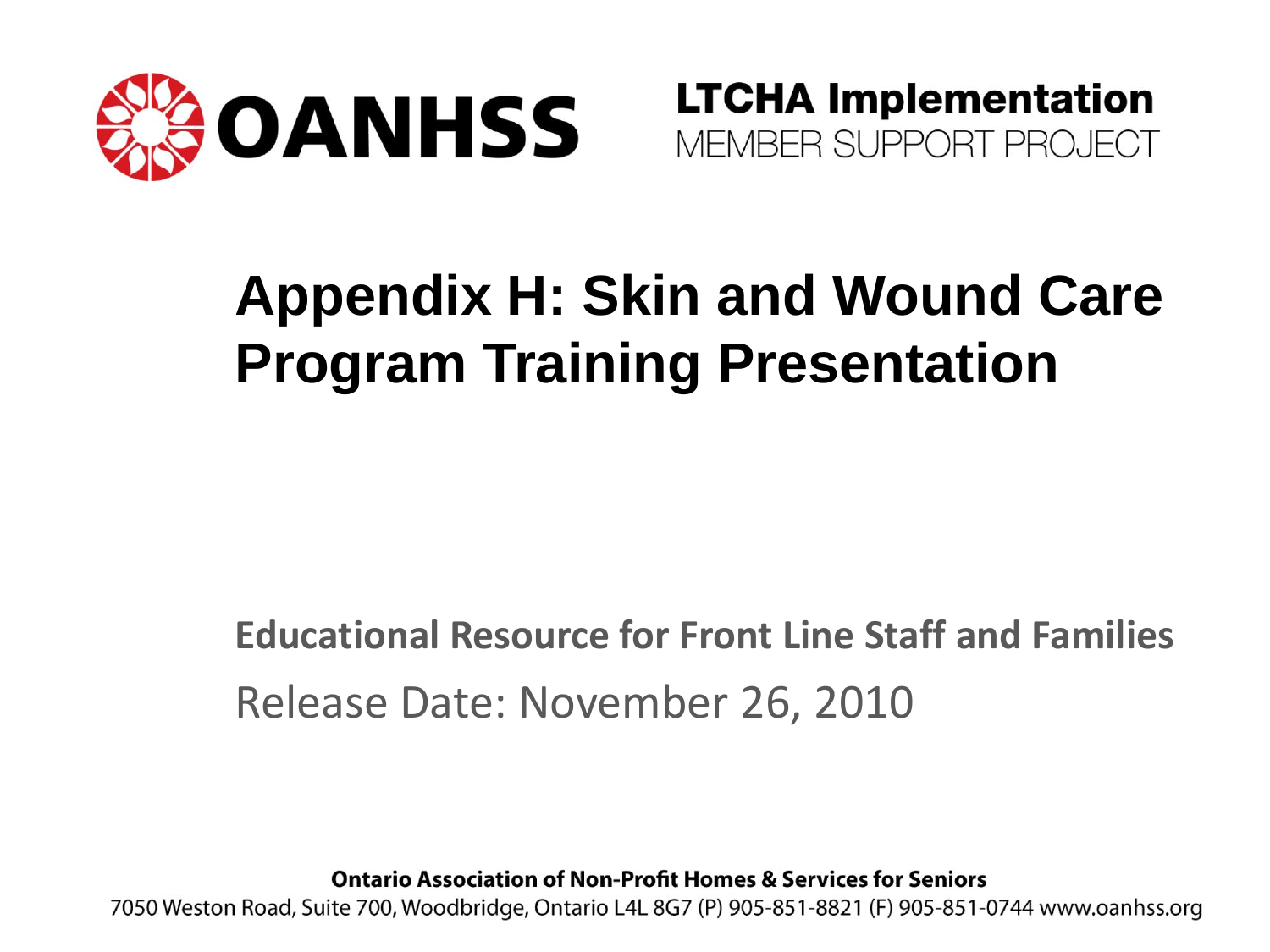# **Outline**

- Training Objectives
- Pressure Ulcer Warning Signs

**LTCHA Implementation** 

MEMBER SUPPORT PROJECT

• Pressure Ulcer Action Steps

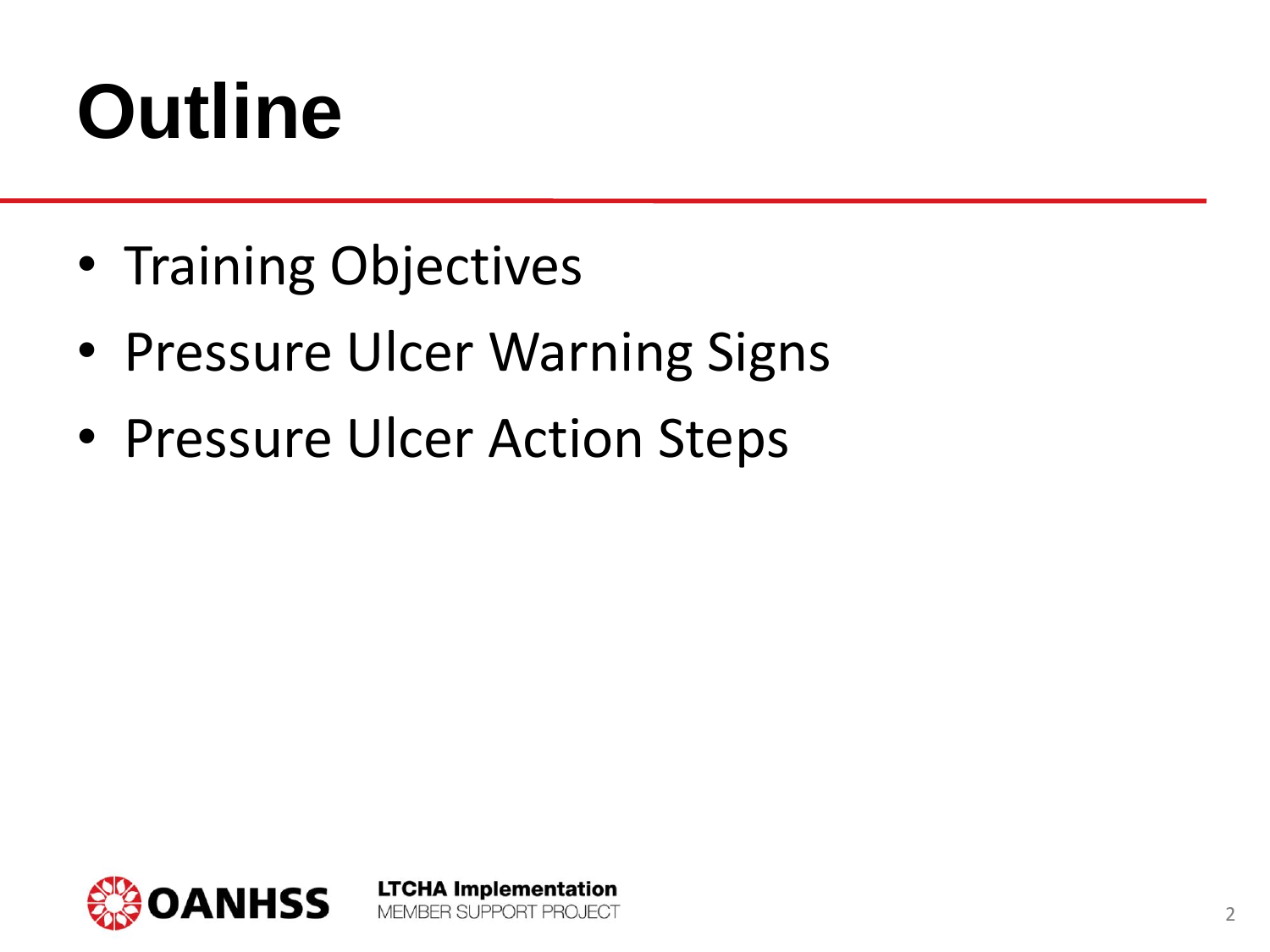# **Training Objectives**

#### **In the presentation you will learn to:**

- Define Pressure Ulcers
- Identify the pressure ulcer warning signs

**LTCHA Implementation** MEMBER SLIPPORT PROJECT

- Identify appropriate treatments based on warning signs
- Communicate and work with a team implement appropriate interventions

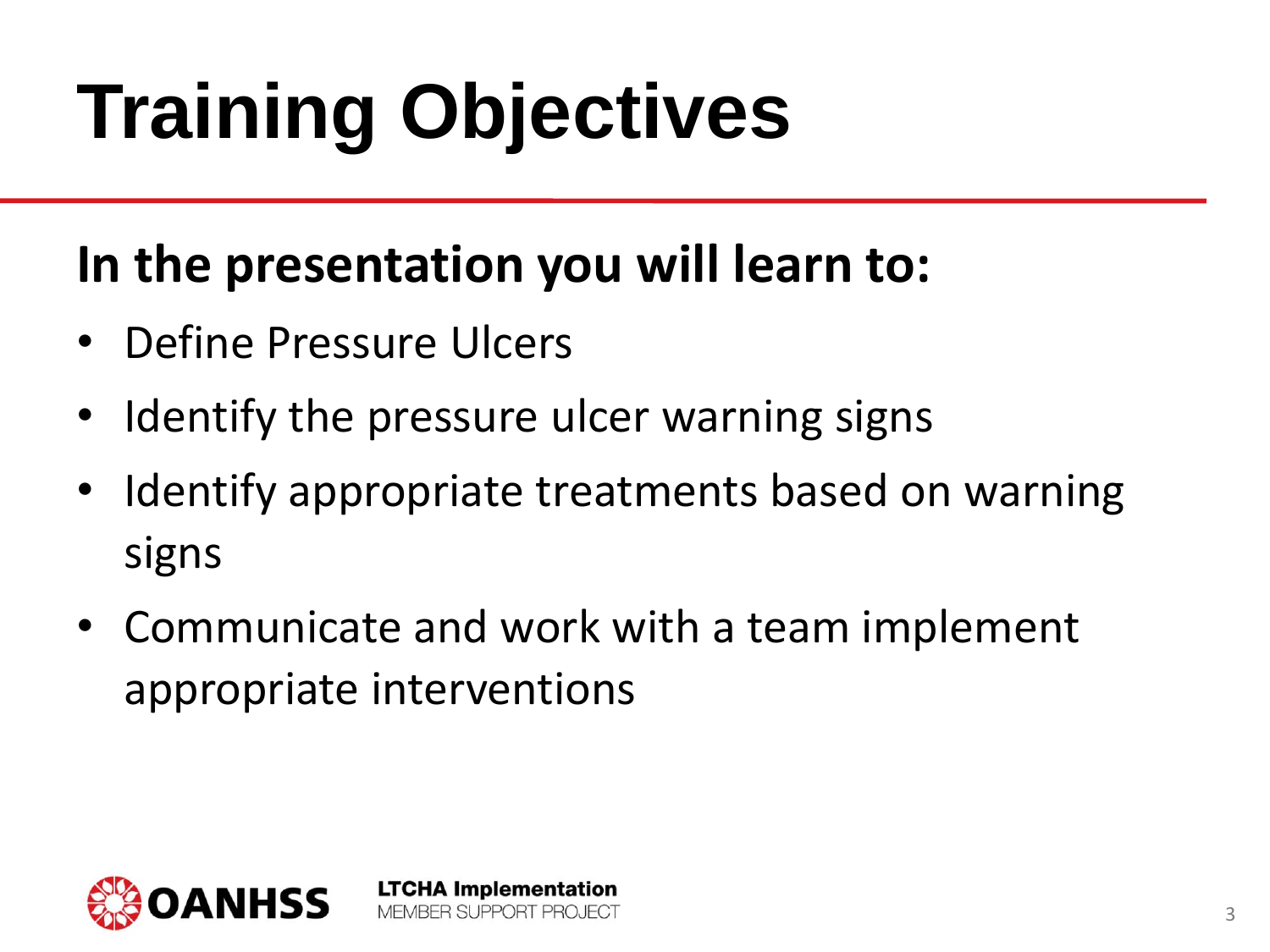#### **What is a Pressure Ulcer?**

- Pressure ulcers: clinical manifestation of cellular death
- Develop when external pressure (the amount of force on the given area) is greater than the capillary perfusion pressure
- This results in tissue that does not receive perfusion (ischemia), becomes necrotic and dies
- Usually over a boney prominence (but can occur anywhere tissue is exposed to pressure)

**LTCHA Implementation** MEMBER SUPPORT PROJECT

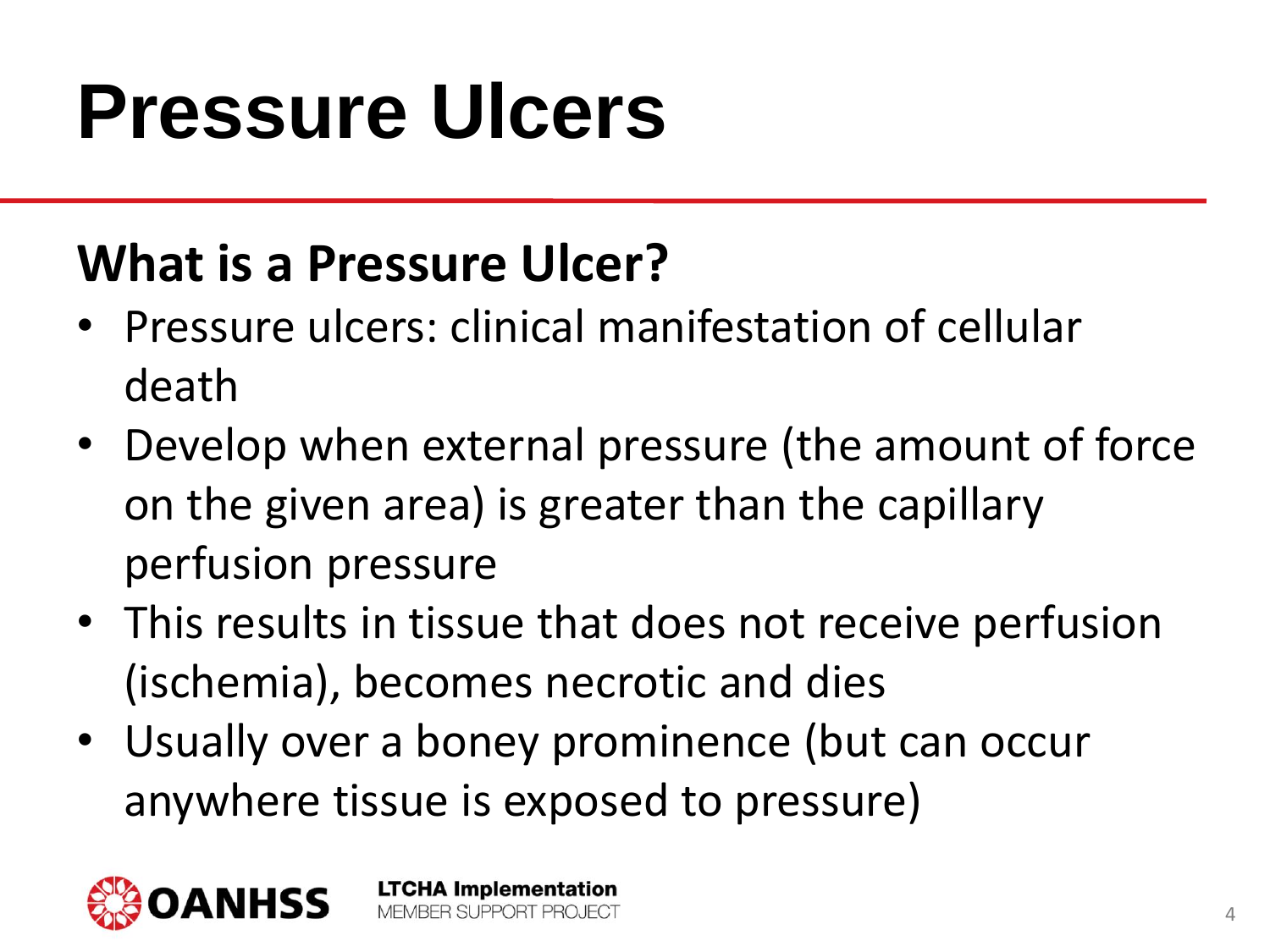

### **Warning Signs**

#### **Resident is subject to:**

- $\checkmark$  incontinence
- $\checkmark$  heavy perspiration

#### **Resident needs help with:**

- $\checkmark$  moving arms, legs, or body
- $\checkmark$  turning in bed
- $\checkmark$  changing position when sitting

**LTCHA Implementation** MEMBER SUPPORT PROJECT

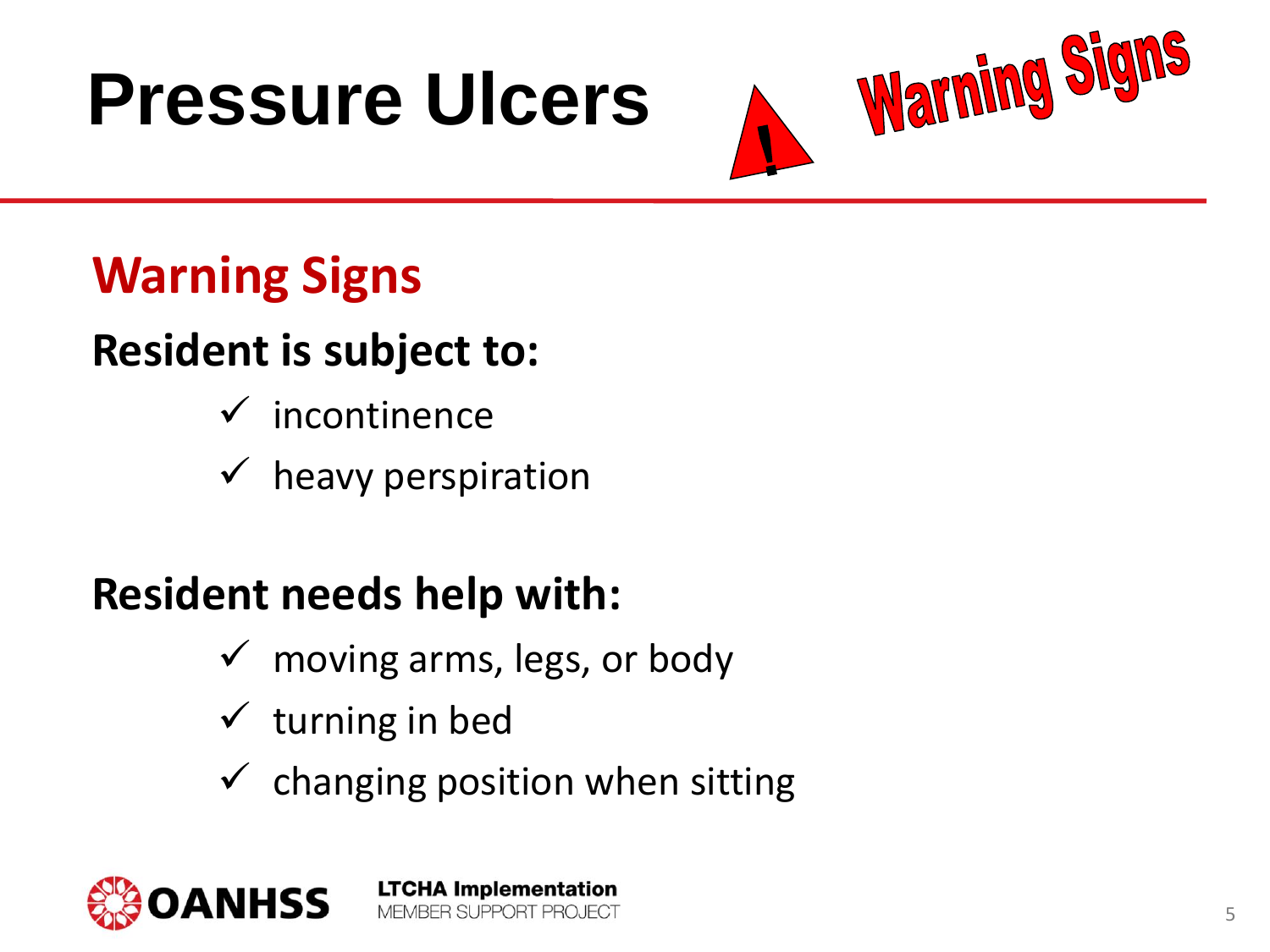

### **Warning Signs**

#### **Resident:**

- $\checkmark$  Has lost weight
- $\checkmark$  Eats less than half of meals and snacks served

**LTCHA Implementation** MEMBER SUPPORT PROJECT

 $\checkmark$  is dehydrated

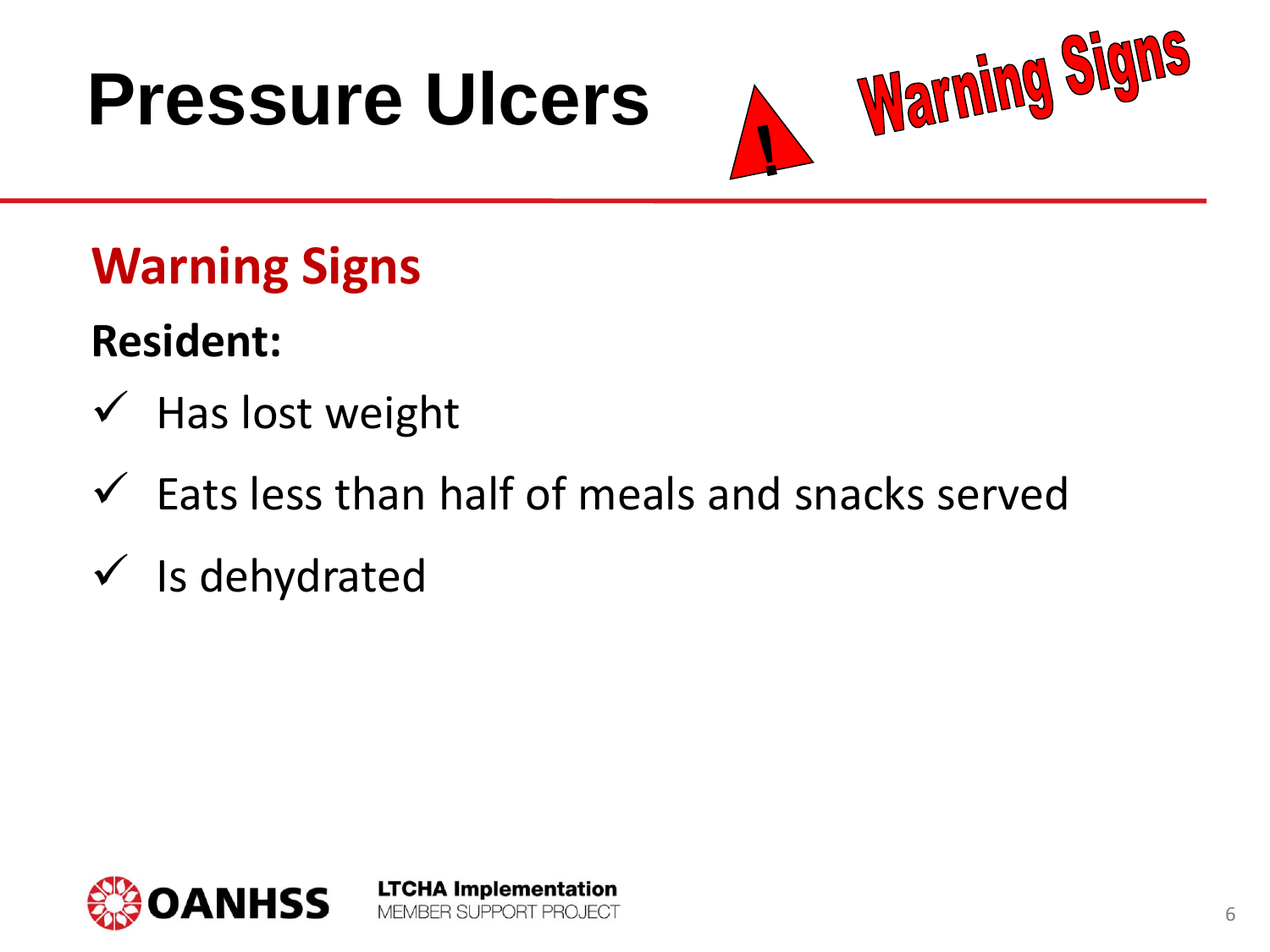

### **Warning Signs**

#### **Resident:**

- $\checkmark$  Has discoloured, torn, or swollen skin over bony areas
- $\checkmark$  Is de-sensitized to pain or pressure
- $\checkmark$  Has a history of pressure ulcers
- $\checkmark$  Has poor circulation

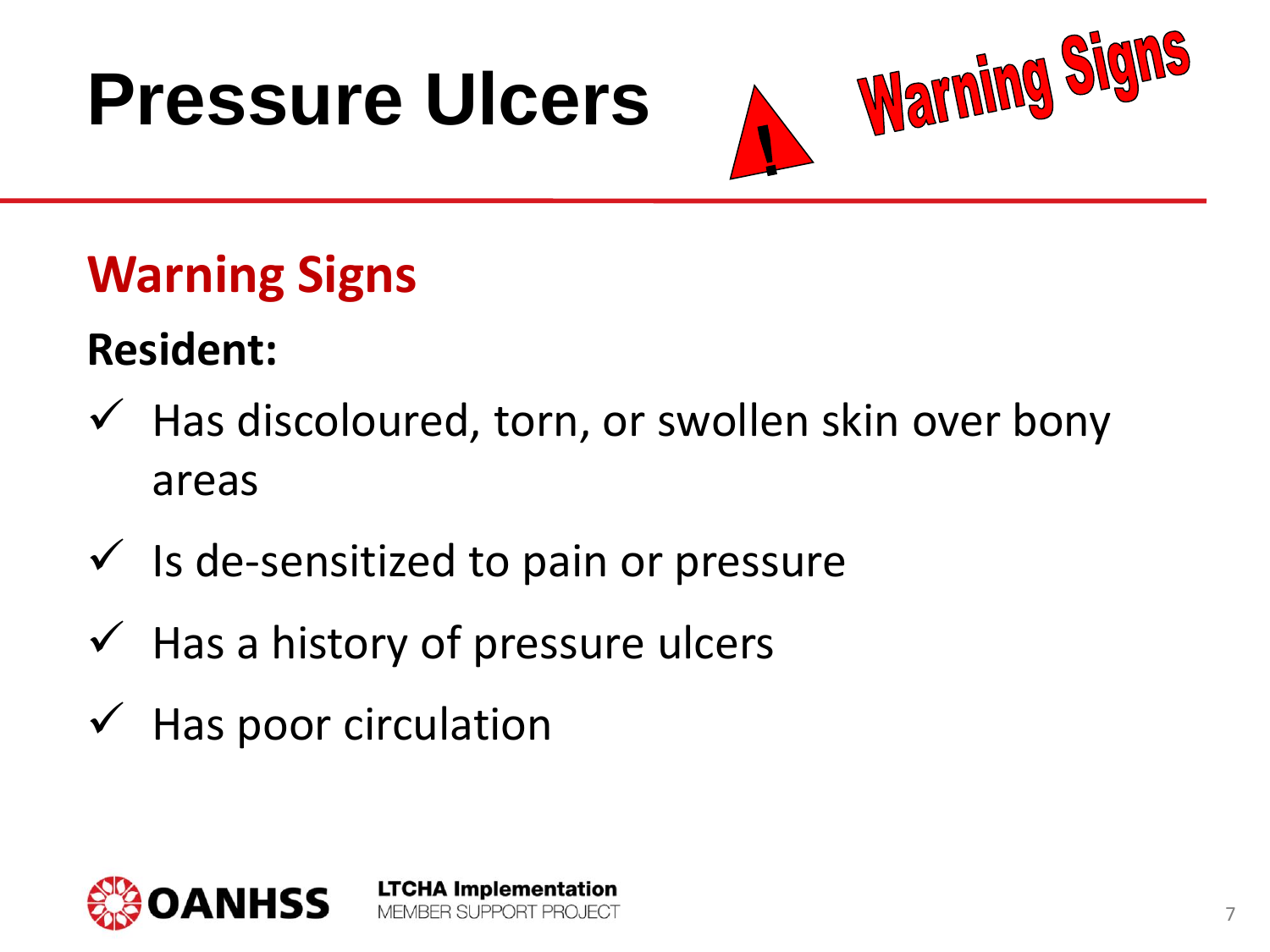

**Warning Signs**

**Resident:**

- $\checkmark$  is regularly restrained
- $\checkmark$  Is on anti-depressants or anti-anxiety medication

**LTCHA Implementation** 

MEMBER SUPPORT PROJECT

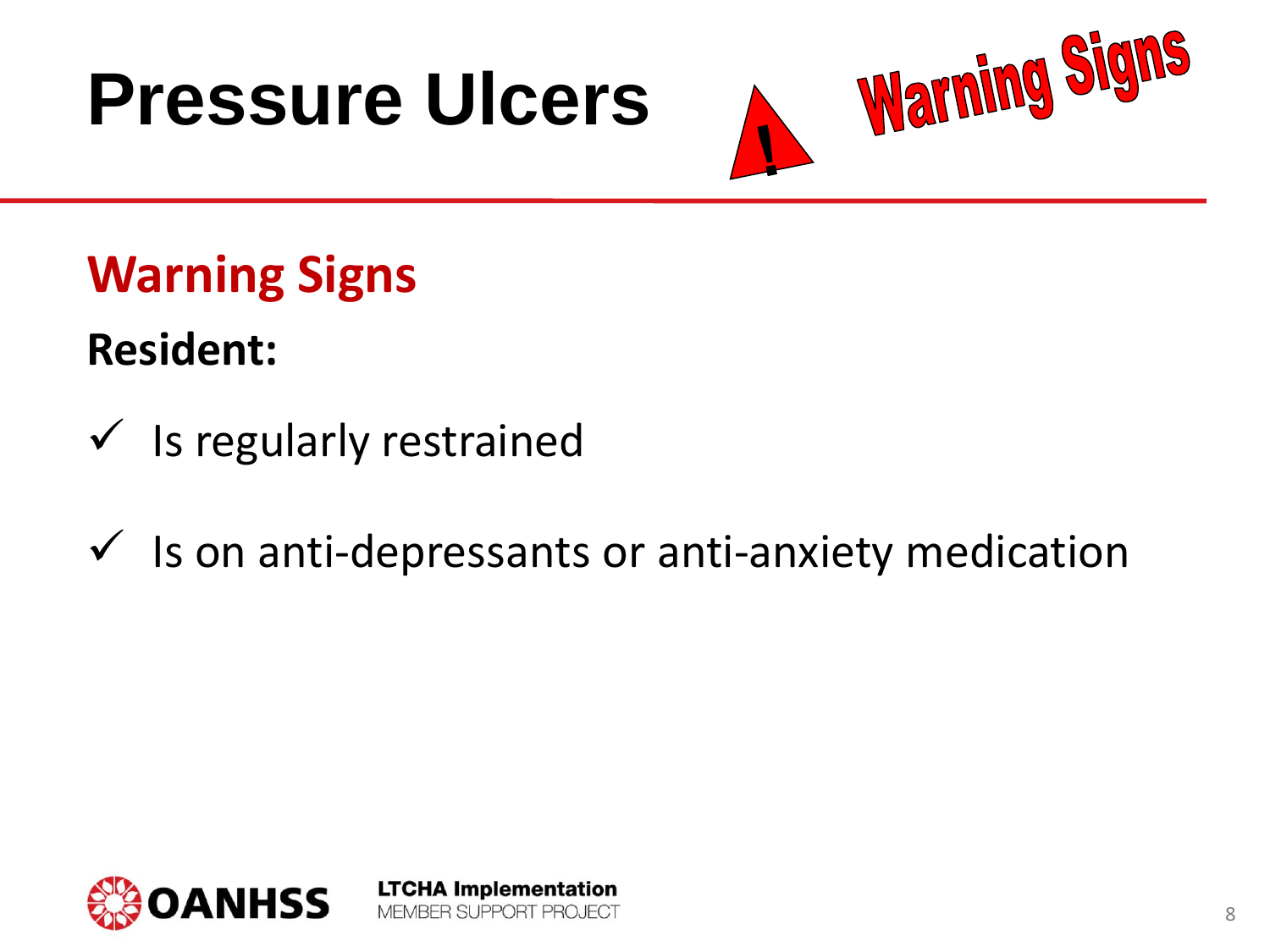

### **Action Steps**

#### **Communicate:**

- $\checkmark$  Tissue breakdown / wound development
- $\checkmark$  Any decline in bowel and bladder function

**LTCHA Implementation** MEMBER SUPPORT PROJECT

 $\checkmark$  Any decline or inability of resident to shift body position adequately

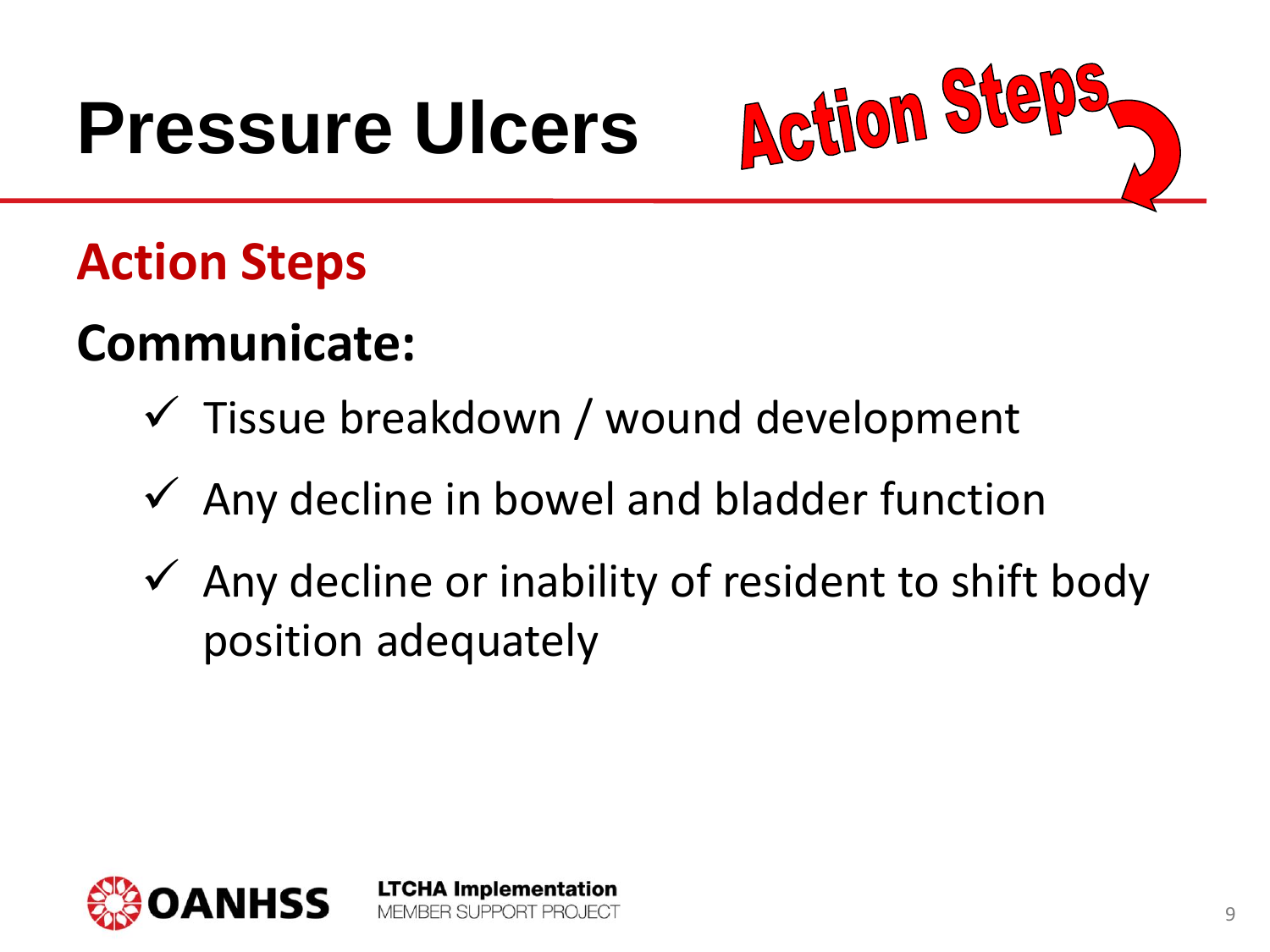

### **Action Steps**

- $\checkmark$  Use proper transfer techniques to prevent skin damage
- $\checkmark$  Monitor adequate intake of food and fluids

**LTCHA Implementation** MEMBER SUPPORT PROJECT

 $\checkmark$  Restraints not recommended; if needed, check skin covered by restraints